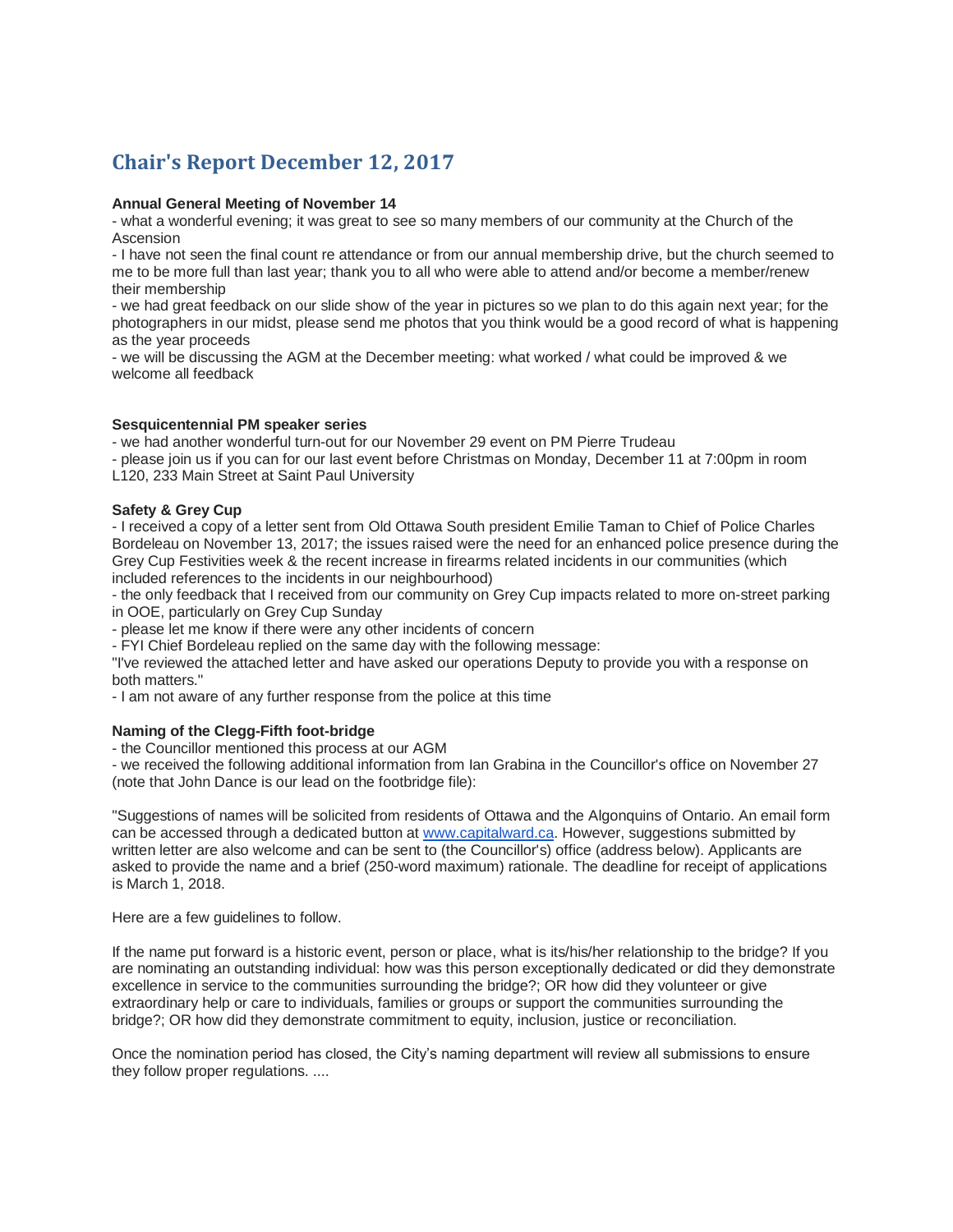A shortlist of all vetted and eligible names will be deliberated and voted upon by a Naming Committee of eight members, chaired by me (the Councillor) and comprised of:

• one representative of each of the three neighbouring Community Associations (GCA, OOECA,

OSCA). Please contact yours, if you are interested;

• one member of the public from each of those same communities, as nominated by their respective community association;

• one representative of the mayor's office

Once a preferred name is chosen, it will be brought forward to City Council for formal approval. .....

Mailing address: David Chernushenko, Councillor, Capital Ward, City of Ottawa, [110 Laurier Ave. West, Ottawa](https://maps.google.com/?q=110+Laurier+Ave.+West,+Ottawa+ON+K1P+1J1&entry=gmail&source=g)  [ON K1P 1J1.](https://maps.google.com/?q=110+Laurier+Ave.+West,+Ottawa+ON+K1P+1J1&entry=gmail&source=g)"

# **LRT bridge pathway**

- I continue to hear from a number of OEE residents who are wondering why the pathway across the bridge near the Lees apartments is not open

- our Councillor's office is trying to get more information on the rationale for a continued closure, particularly in light of the fact that the pathways adjacent to the tracks are open in the immediate area

# **Children's garden remediation**

- a number of the neighbours bordering the Children's garden have raised privacy concerns as a result of the change in elevation following remediation and the proposed chain link fence

- Ron Rose attended a meeting at the garden with some of the neighbours and the Councillor (& Ian Grabina from his office) on November 24

# **New logo**

- John will be speaking to this idea at our Board meeting

- we currently are using a (somewhat fuzzy) logo of the Old Town Hall as our letterhead; but perhaps it is time to consider something else?

# **Future Board direction / actions / goals**

- I am hoping we will have a chance at the December meeting for Board members to talk a bit about their interests / ideas.

- In this context, I would like to share a message I received from Cam (one of our new Board members & a member-at-large) as he will be out of town on December 12:

He is keen to do some outreach to local businesses and storefronts to talk about a vision for Main Street and the rest of the neighbourhood. If others are interested, please contact Cam.

- strategic goals were last set in 2014 (although the link on our web-page does not seem to work <https://ottawaeast.ca/about> ); I would encourage you to consider what goals you feel would be appropriate for a future Board conversation - perhaps at the monthly meeting in February?

# **Petition to Stand up for Community Newspapers**

- I received the following message from the Elmvale Acres Community Association:

"the Elmvale Acres Community Association (EACA) located in (Ward 18 - Alta Vista) has started a petition calling on the Competition Bureau to intervene in this transaction (Postmedia and Torstar announcement that they were swapping 32 community newspapers and then shutting them down).

Many residents in the ward of Alta Vista have put their support behind this petition and we have the full support of other community associations in the ward including: Canterbury Community Association, Riverview Park and Alta Vista Community Association - **but we need your help**.

The petition is approaching 400 signatures and is gaining momentum, but so many residents across Ottawa and Ontario are unaware of its existence.